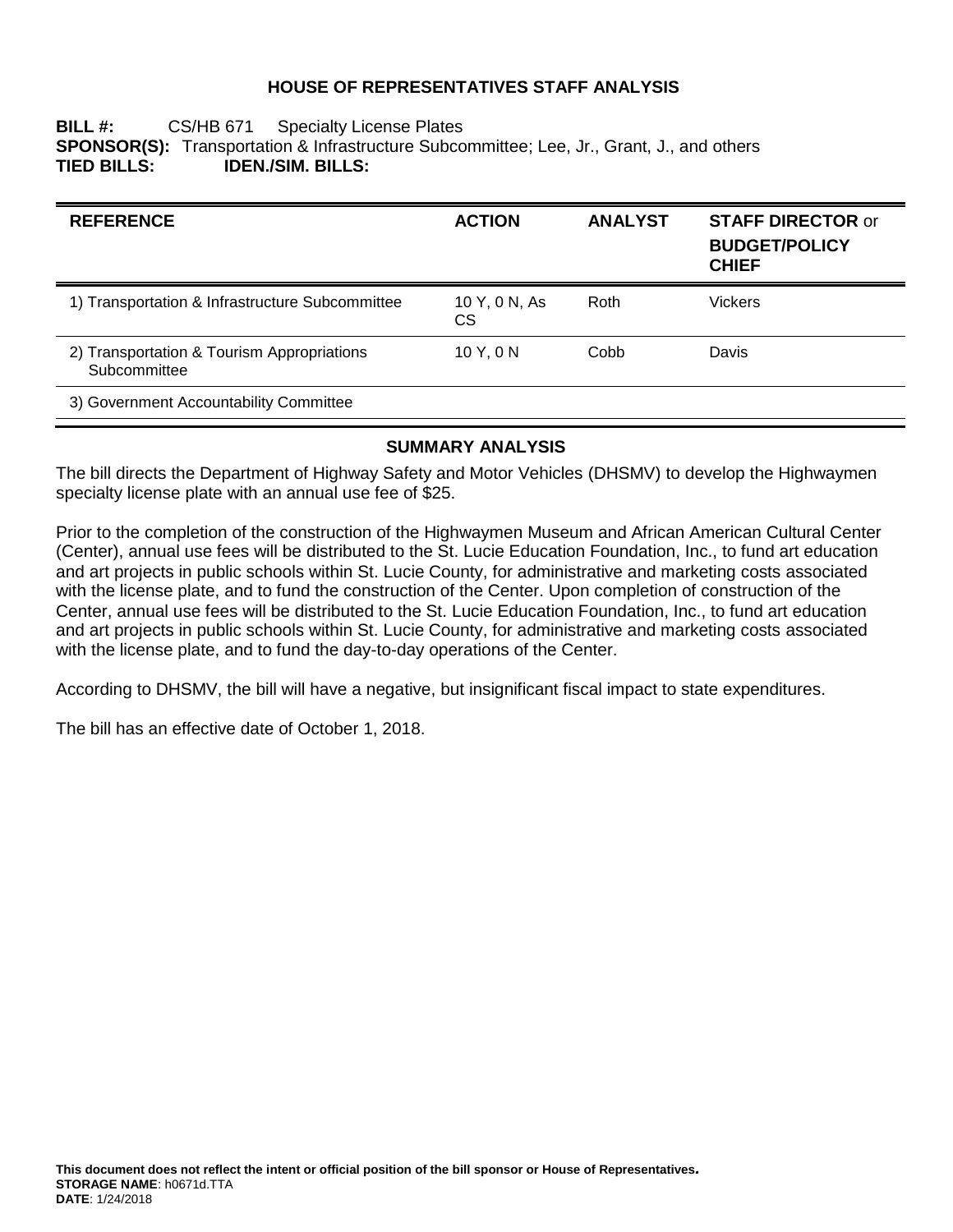## **FULL ANALYSIS**

## **I. SUBSTANTIVE ANALYSIS**

## A. EFFECT OF PROPOSED CHANGES:

### **Current Situation**

### Specialty License Plates in General

The first Florida specialty license plates were enacted in 1986 and included the creation of the Challenger plate and ten Florida collegiate plates. Today, there are over 120 specialty license plates available to any owner or lessee of a motor vehicle who is willing to pay the additional use fee for the privilege, typically \$25 annually.<sup>1</sup> The collected fees are distributed by the Department of Highway Safety and Motor Vehicles (DHSMV) to statutorily designated organizations in support of a particular cause or charity. A vehicle registered under the International Registration Plan, a commercial truck required to display two license plates, or a truck tractor are not eligible for specialty license plates.<sup>2</sup>

Only the Legislature may create new specialty license plates. If a specialty license plate is created by law, the following requirements must then be met:

- Within 60 days, the organization must submit an art design, in a medium prescribed by DHSMV.<sup>3</sup>
- Within 120 days, DHSMV must establish a method to issue a specialty license plate voucher to allow for the pre-sale of the specialty plate. $4$
- Within 24 months after the voucher is established, the organization must obtain a minimum of 1,000 voucher sales before manufacturing may begin. If this requirement is not met, the plate is deauthorized and DHSMV must discontinue development of the plate and issuance of the vouchers.<sup>5</sup>

DHSMV must discontinue the issuance of an approved specialty license plate if the number of valid specialty plate registrations falls below 1,000 plates for at least 12 consecutive months. A warning letter is mailed to the sponsoring organization following the first month in which the total number of valid specialty plate registrations falls below 1,000 plates (this provision does not apply to collegiate license plates). $<sup>6</sup>$ </sup>

Organizations in receipt of specialty license plate revenue must adhere to certain accountability requirements found in statute. These requirements include an annual attestation document affirming, under penalty of perjury, that funds received have been spent in accordance with applicable statutes.<sup>7</sup> The annual use fees collected by an organization and any interest earned from the fees may be expended only for use in this state unless the annual use fee is derived from the sale of specified United States Armed Forces and veterans-related specialty plates.<sup>8</sup>

#### Highwaymen

In the early 1950's through the 1980's a group of 26 African-American artists known as the "Florida Highwaymen" used vivid and bright colors to display the beautiful untouched Florida landscape. The Florida Highwaymen painted wind-bent palm trees, serene sunsets, churning oceans and bright red

 $\overline{a}$ 

<sup>&</sup>lt;sup>1</sup> Florida Department of Highway Safety and Motor Vehicles, *Specialty License Plates Index,* <http://www.flhsmv.gov/dmv/specialtytags/> (last visited January 5, 2018).

<sup>2</sup> Section 320.08056(2), F.S.

 $3$  Section 320.08053(1), F.S.

 $4$  Section 320.08053(2)(a), F.S.

 $5$  Section 320.08053(2)(b), F.S.

 $6$  Section 320.08056 (8)(a), F.S.

<sup>7</sup> Section 320.08062, F. S.

 $8$  Section 320.08056(10)(a), F.S.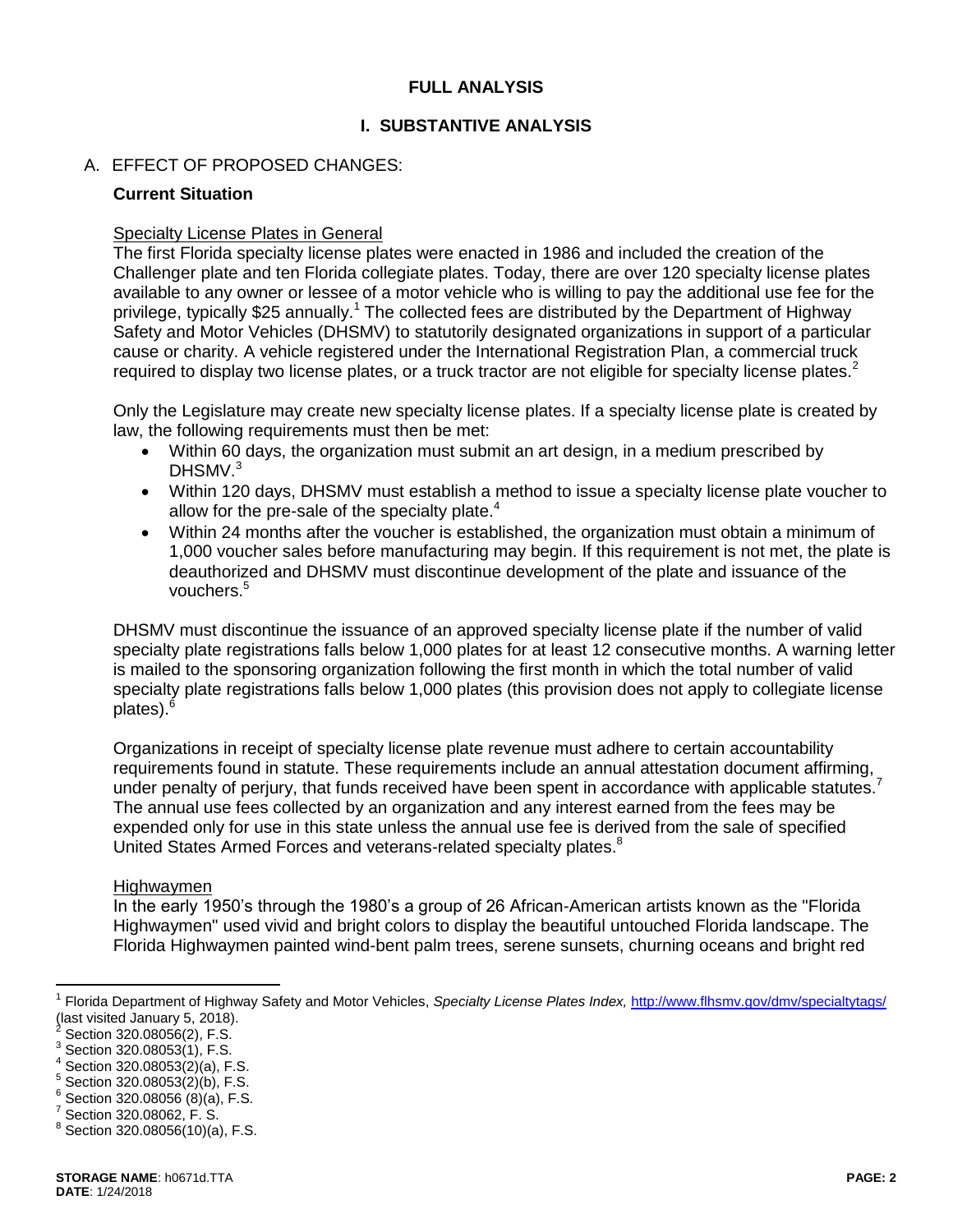Poinciana trees. They painted from their garages and back yards on inexpensive Upson board and then on the weekends would travel and sell their Highwaymen paintings to hotels, offices, businesses and individuals who appreciated the artwork for approximately \$25 apiece. Currently, the market for an original work of art by a Florida Highwayman can bring \$5,000 or more. Some of the Highwaymen who are still living have resumed painting to meet the continuing demand for their work. $9$ 

## Education Foundations

In 1984, the Florida Legislature authorized school districts to create local education foundations to raise private funds for programs to support students, teachers and public schools in their respective districts. In 1990, the St. Lucie County Education Foundation was organized as a direct support organization of the St. Lucie County School Board. The St. Lucie County Education Foundation is a non-profit organization that advances K-12 public education in St. Lucie County by increasing the capacity and resources of the district in partnership with key stakeholders.<sup>10</sup>

## **Proposed Changes**

The bill directs DHSMV to develop the Highwaymen specialty license plate with an annual use fee of \$25, bearing the colors and design approved by DHSMV. The new license plates will display the word "Florida" at the top of the plate and "Highwaymen" at the bottom of the plate.

Prior to the completion of the construction of the Highwaymen Museum and African American Cultural Center (Center), a minimum of 15 percent of the annual use fee is distributed to the St. Lucie Education Foundation, Inc., to fund art education and art projects in public schools within St. Lucie County, up to 10 percent of the annual use fee is to be used for administrative and marketing costs of the license plate, and the remainder of the annual use fee is to be used to fund the construction of the Center.

Upon completion of construction of the Center, a minimum of 10 percent of the annual use fee is distributed to the St. Lucie Education Foundation, Inc., to fund art education and art projects in public schools within St. Lucie County, up to 10 percent of the annual use fee is to be used for administrative and marketing costs of the license plate, and the remainder of the annual use fee is to be used to fund the day-to-day operations of the Center.

## B. SECTION DIRECTORY:

**Section 1**: Amends s. 320.08056, F.S., relating to specialty license plates.

**Section 2**: Amends s. 320.08058, F.S., relating to specialty license plates.

**Section 3**: Provides an effective date of October 1, 2018.

# **II. FISCAL ANALYSIS & ECONOMIC IMPACT STATEMENT**

## A. FISCAL IMPACT ON STATE GOVERNMENT:

1. Revenues:

None.

**STORAGE NAME**: h0671d.TTA **PAGE: 3 DATE**: 1/24/2018

<sup>&</sup>lt;u>。</u><br>Prlorida Highwaymen, available at <u>http://www.floridahighwaymenpaintings.com/</u> (last visited January 5, 2018).

<sup>10</sup> Education Foundation, *About Us*, available at<https://www.educationfoundationstlucie.org/p/3/about-us#.WjFxDGhSyUk> (last visited January 5, 2018).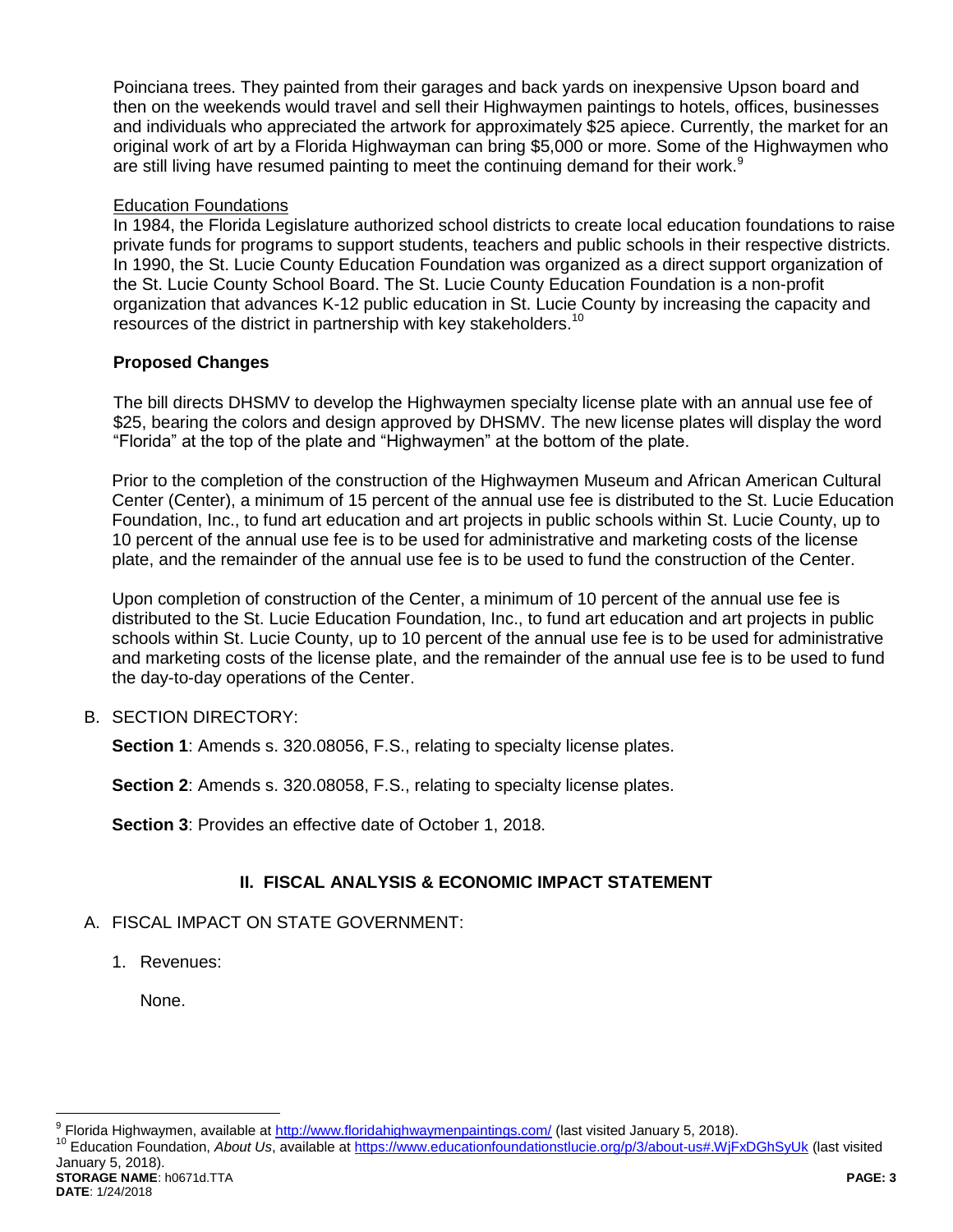2. Expenditures:

DHSMV estimates that 216 hours, or approximately \$7,680 in FTE and contracted resources will be required for programming and implementation of the specialty license plate. This cost can be absorbed within existing resources.<sup>11</sup>

- B. FISCAL IMPACT ON LOCAL GOVERNMENTS:
	- 1. Revenues:

None.

2. Expenditures:

None.

C. DIRECT ECONOMIC IMPACT ON PRIVATE SECTOR:

Revenue from the sale of the Highwaymen specialty license plate will benefit the St. Lucie Education Foundation, Inc., and the construction and operations of the Center.

D. FISCAL COMMENTS:

None.

# **III. COMMENTS**

- A. CONSTITUTIONAL ISSUES:
	- 1. Applicability of Municipality/County Mandates Provision:

Not applicable. The bill does not require a municipality or county to expend funds or to take any action requiring the expenditure of funds. The bill does not reduce the authority that municipalities or counties have to raise revenues in the aggregate. The bill does not require a reduction of the percentage of state tax shared with municipalities or counties.

2. Other:

None.

B. RULE-MAKING AUTHORITY:

None.

 $\overline{a}$ 

C. DRAFTING ISSUES OR OTHER COMMENTS:

It is unclear which entity is responsible for managing and distributing the administrative and marketing costs of the plate as well as the funds for the construction of the Center.

# **IV. AMENDMENTS/ COMMITTEE SUBSTITUTE CHANGES**

On January 9, 2018, the Transportation & Infrastructure Subcommittee adopted an amendment and reported the bill favorably as a committee substitute. The amendment:

 Removes language providing that DHSMV retain all annual use fees from the sale of the plate until all startup costs for developing and issuing the plate have been recovered.

**STORAGE NAME**: h0671d.TTA **PAGE: 4 DATE**: 1/24/2018 <sup>11</sup> Florida Department of Highway Safety and Motor Vehicles, Agency Analysis of 2018 House Bill 671, p. 4 (December 7, 2017).